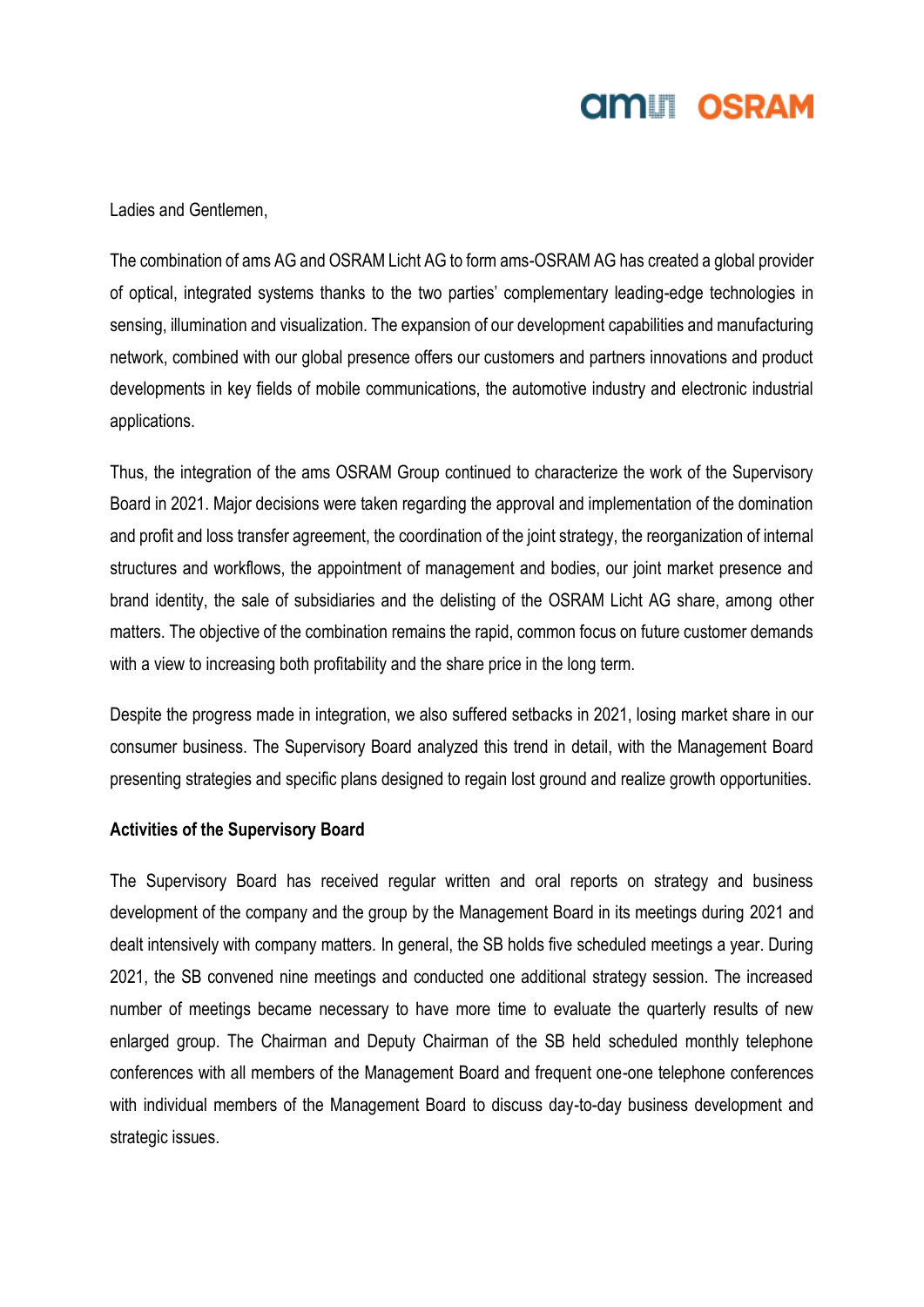The increased number of Supervisory Board meetings in 2021 were largely held virtually in compliance with the restrictions imposed to prevent the spread of COVID-19. This unfortunately also applied to the Annual General Meeting, which unfortunately had to be held in virtual firm due to the pandemic like in the previous year 2020. At this Annual General Meeting, the extension of the Supervisory Board was adopted and Ms. Brigitte Ederer and Ms. Margarete Haase were elected to the Supervisory Board as shareholder representatives. They join our body alongside the new employee representative Mr. Patrick Reinisch. The Annual General Meeting also approved the group's remuneration policy. Our shareholders and shareholder representatives subsequently provided us with valuable information on the structure of the remuneration report which has been incorporated in the enclosed remuneration report for 2021.

In the year under review, the Supervisory Board met on nine occasions, both with and without Management Board participation, to analyze and debate the economic situation and future potential of the company in detail and to take the respective necessary decisions. All of the Supervisory Board members took part in all of its meetings as well as in those of its committees, with the exception of one newly elected member for one meeting due to prior commitments. These meetings were supplemented by numerous direct interactions between Management Board and Supervisory Board members, in which the Management Board – above and beyond the scope of its monthly reports – gave detailed accounts of the business and financial situation of the group, developments in HR, projects and technologies, the status of investments and the production situation. In addition to the above-mentioned integration of the group, decisions were taken in respect of the Annual Report, the budget, the introduction of the employee profit-sharing program, the investment program for new LED production capacities encompassing micro-LED technology support, the safeguarding of cyber-security and the implementation of sustainability objectives, among other matters. An all-day strategy meeting with the management tackled the technical and commercial development of the individual business lines in the longer term, as well as the mediumterm planning on which the annual budget is based.

In 2021 the Management Board and Supervisory Board again evaluated the economic success and implementation of major decisions taken over the previous years. Encouragingly, the majority of projects satisfied, or even exceeded the assumptions made. In the cases where this did not happen, an analysis resulted in significant findings that will be incorporated into future decisions. The Supervisory Board evaluated its own activities by means of a structured questionnaire, while new members participated in a special compliance workshop.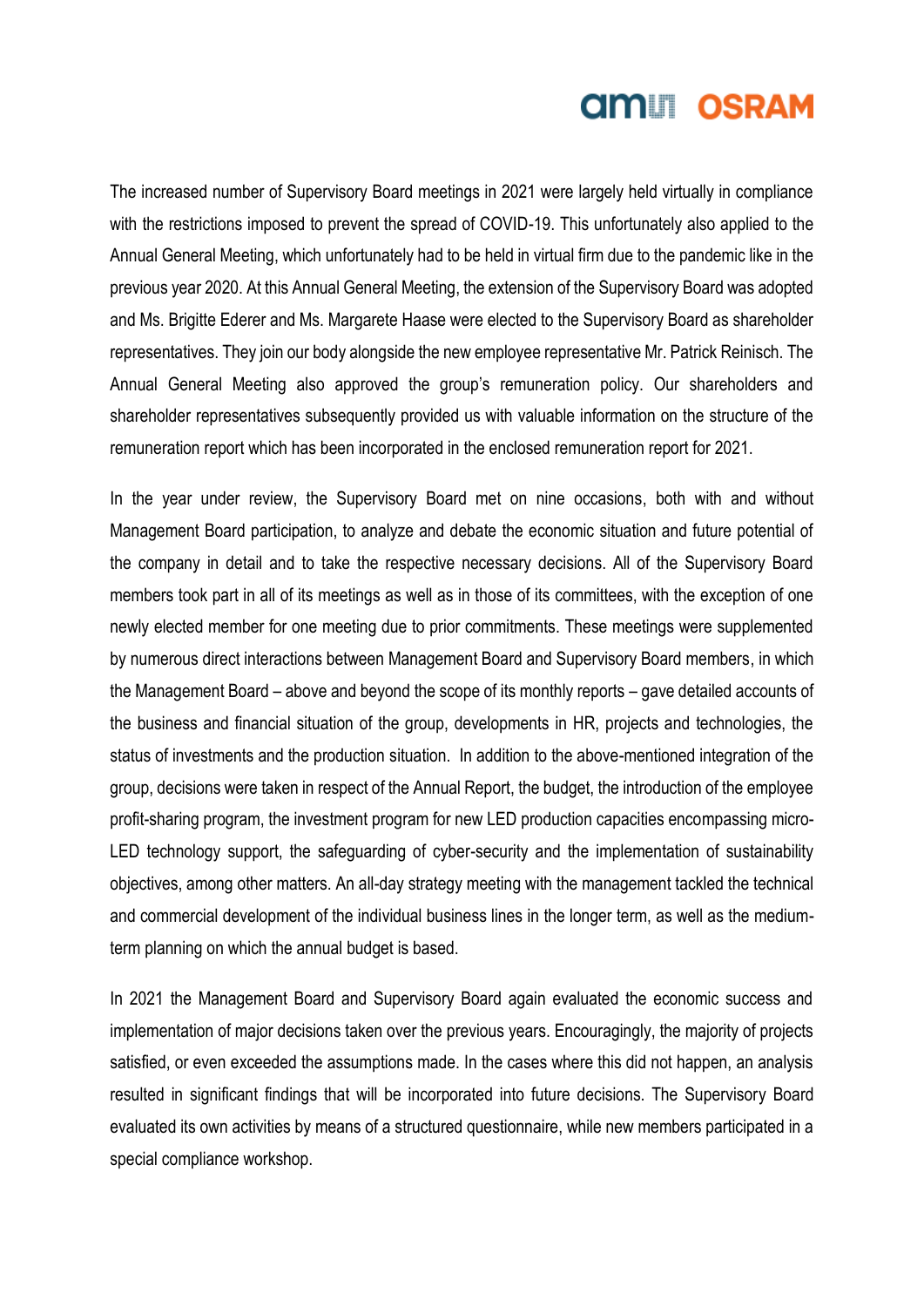#### **Activities of the Committees**

The Nomination Committee met three times, each meeting lasting around one hour, and evaluated potential future candidates on the MB or SB in accordance with the respective long-term succession planning. The Supervisory Board followed the recommendation of the Nomination Committee to extend the contract of CEO Alexander Everke for a further three years. The Nomination Committee also prepared the expansion of the Supervisory Board.

In 2021 the Audit Committee met five times with an average meeting duration of around two hours, mainly to debate the procedure for and audit of the Annual Report, for the most part in close collaboration with the auditors. The Chairman of the Audit Committee was in regular contact with the CFO, members of the financial departments and the auditors of the company. The Audit Committee's five meetings were concerned mainly with the effectiveness of Internal Audit, the internal control and risk management systems and the monitoring of the financial reporting process as well as with additional reporting requirements of the expanded group. The Audit Committee also supervised the international tender to select the auditor of the Group. At the Annual General Meeting, we will propose that all the group's major entities will be audited by an international auditing company with a view to driving integration forward in this area as well.

The Technology Committee also met five times with the Chief Technology Officer and the management of the development departments to tackle issues including the deployment of Big Data in production and development, particular customer and development projects, the development of micro-LED technology, the collaboration with universities, the innovation process and special matters concerning particular production processes. In 2021, issues relating to sustainable management and resource deployment became an additional area of responsibility in both committees, and in 2022 they were included in the Management Board's bonus targets for the first time.

The Compensation Committee assembled seven times with sessions lasting an average of around one hour, to evaluate and determine the targets and parameters of the annual variable management compensation, among other things. In addition, the Compensation Committee discussed and respectively prepared Management Board contracts and assisted the Management Board in setting up the group-wide profit-sharing system.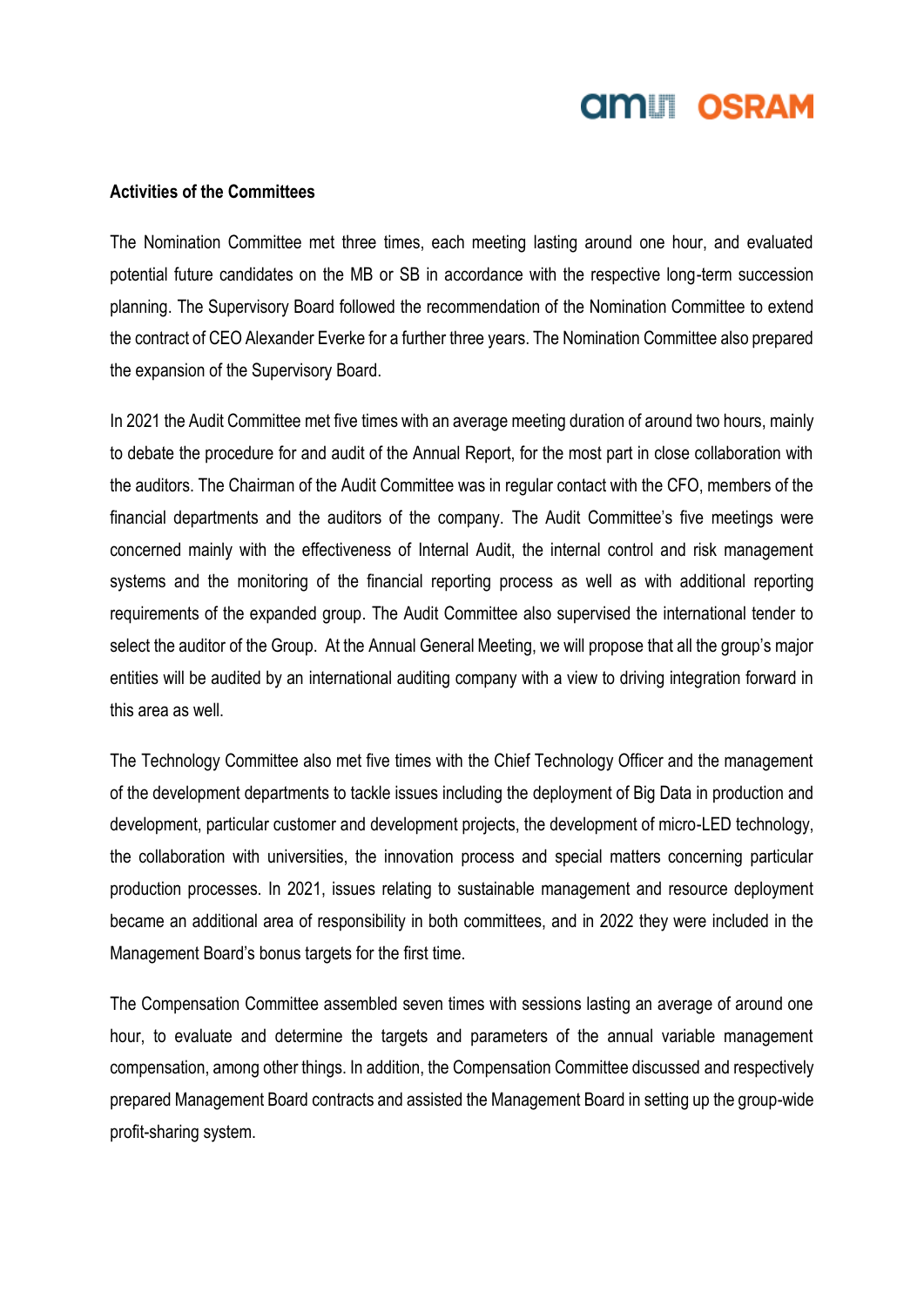### **amul OSRAM**

The LTIP Committee met once to assess the fulfillment of the established performance criteria of the longterm compensation plans, to decide on the granting of stock options to the members of the Management Board, and to approve the granting of stock options to additional beneficiaries by the Management Board in accordance with the terms of the LTIP 2019.

#### **Financial Statements and Group Financial Statements 2021**

The Management Board presented the financial statements as of December 31, 2021 to the Supervisory Board. The financial statements according to local GAAP and the Management Report included in the annual report, insofar as it refers to the financial statements, have been audited by "KPMG Wirtschaftsprüfungs- und Steuerberatungs- GmbH", Porzellangasse 51, 1090 Vienna and have received the unqualified audit certificate. Additionally, the Management Board presented the consolidated financial statements as of December 31, 2021 to the Supervisory Board. The consolidated financial statements according to IFRS and the Management Report included in the annual report, insofar as it refers to the financial statements, have been audited by KPMG Wirtschaftsprüfungs- und Steuerberatungs- GmbH, Porzellangasse 51, 1090 Vienna and have received the unqualified audit certificate as well.

The Supervisory Board reviewed and examined all presented documents and did not identify any issues or inconsistencies. Therefore, the Supervisory Board approves the financial statements as of December 31, 2021 and accepts the proposal of the Management Board to allocate an amount of EUR 13,370,805.02 to surplus reserves by using the entire net income in the amount of EUR 12,849,121.02 and releasing a part of the statutory reserve for treasury shares in the amount of EUR 521,684.00. This results in a balance sheet profit for the 2021 financial year of EUR 0.00.

The Supervisory Board furthermore acknowledges the consolidated financial statements as of December 31, 2021, which show a negative annual result of EUR -32,395,429,90 and equity capital of EUR 3,149,606,346.09.